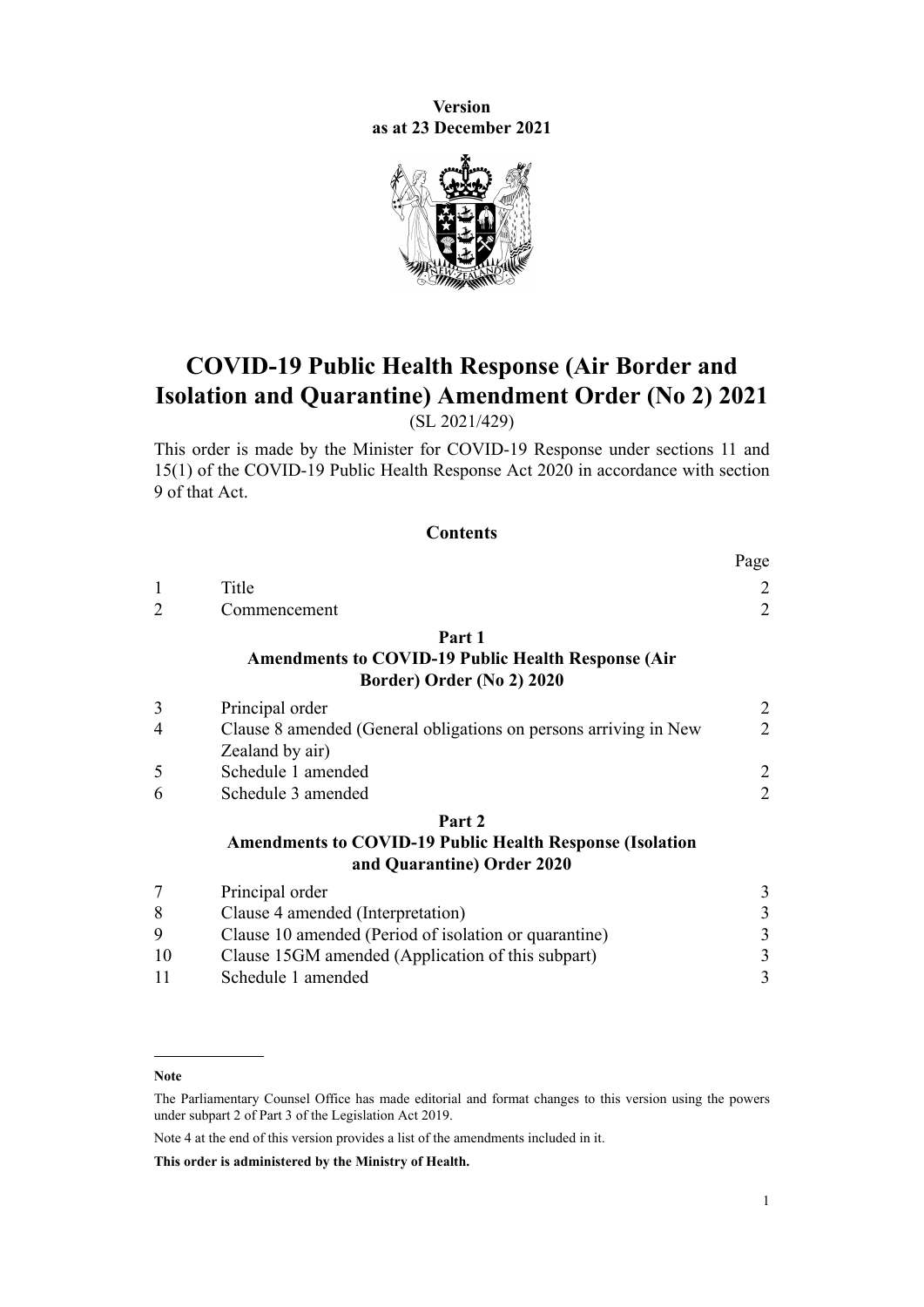<span id="page-1-0"></span>

|                 | <b>COVID-19 Public Health Response (Air Border and</b>  |                  |
|-----------------|---------------------------------------------------------|------------------|
|                 | <b>Isolation and Quarantine) Amendment Order (No 2)</b> | Version as at    |
| cl <sub>1</sub> | 2021                                                    | 23 December 2021 |
|                 |                                                         |                  |

## **[Schedule 1](#page-3-0) [New Part 12 inserted into Schedule 1 of Covid-19 Public](#page-3-0) [Health Response \(Air Border\) Order \(No 2\) 2020](#page-3-0)**

[4](#page-3-0)

[5](#page-4-0)

**[Schedule 2](#page-4-0) [New Part 4 inserted into Schedule 1 of Covid-19 Public Health](#page-4-0) [Response \(Isolation and Quarantine\) Order 2020](#page-4-0)**

## **Order**

#### **1 Title**

This order is the COVID-19 Public Health Response (Air Border and Isolation and Quarantine) Amendment Order (No 2) 2021.

#### **2 Commencement**

- (1) Clause 4 comes into force on 7 January 2022.
- (2) The rest of this order comes into force at 11.59 pm on 23 December 2021.

### **Part 1**

## **Amendments to COVID-19 Public Health Response (Air Border) Order (No 2) 2020**

#### **3 Principal order**

This Part amends the [COVID-19 Public Health Response \(Air Border\) Order](http://legislation.govt.nz/pdflink.aspx?id=LMS403345) [\(No 2\) 2020](http://legislation.govt.nz/pdflink.aspx?id=LMS403345).

### **4 Clause 8 amended (General obligations on persons arriving in New Zealand by air)**

- (1) In clause  $8(2B)(a)(i)$  and (iii), replace "72 hours" with "48 hours".
- (2) In [clause 8\(4B\)](http://legislation.govt.nz/pdflink.aspx?id=LMS403374), replace "96 hours" with "72 hours".
- (3) In [clause 8\(4B\)](http://legislation.govt.nz/pdflink.aspx?id=LMS403374), replace "72 hours" with "48 hours".

#### **5 Schedule 1 amended**

In [Schedule 1](http://legislation.govt.nz/pdflink.aspx?id=LMS403399),—

- (a) insert the Part set out in [Schedule 1](#page-3-0) of this order as the last Part; and
- (b) make all necessary consequential amendments.

#### **6 Schedule 3 amended**

In [Schedule 3,](http://legislation.govt.nz/pdflink.aspx?id=LMS487644) revoke the items relating to Botswana, Eswatini, Lesotho, Malawi, Mozambique, Namibia, Papua New Guinea, Seychelles, South Africa, and Zimbabwe.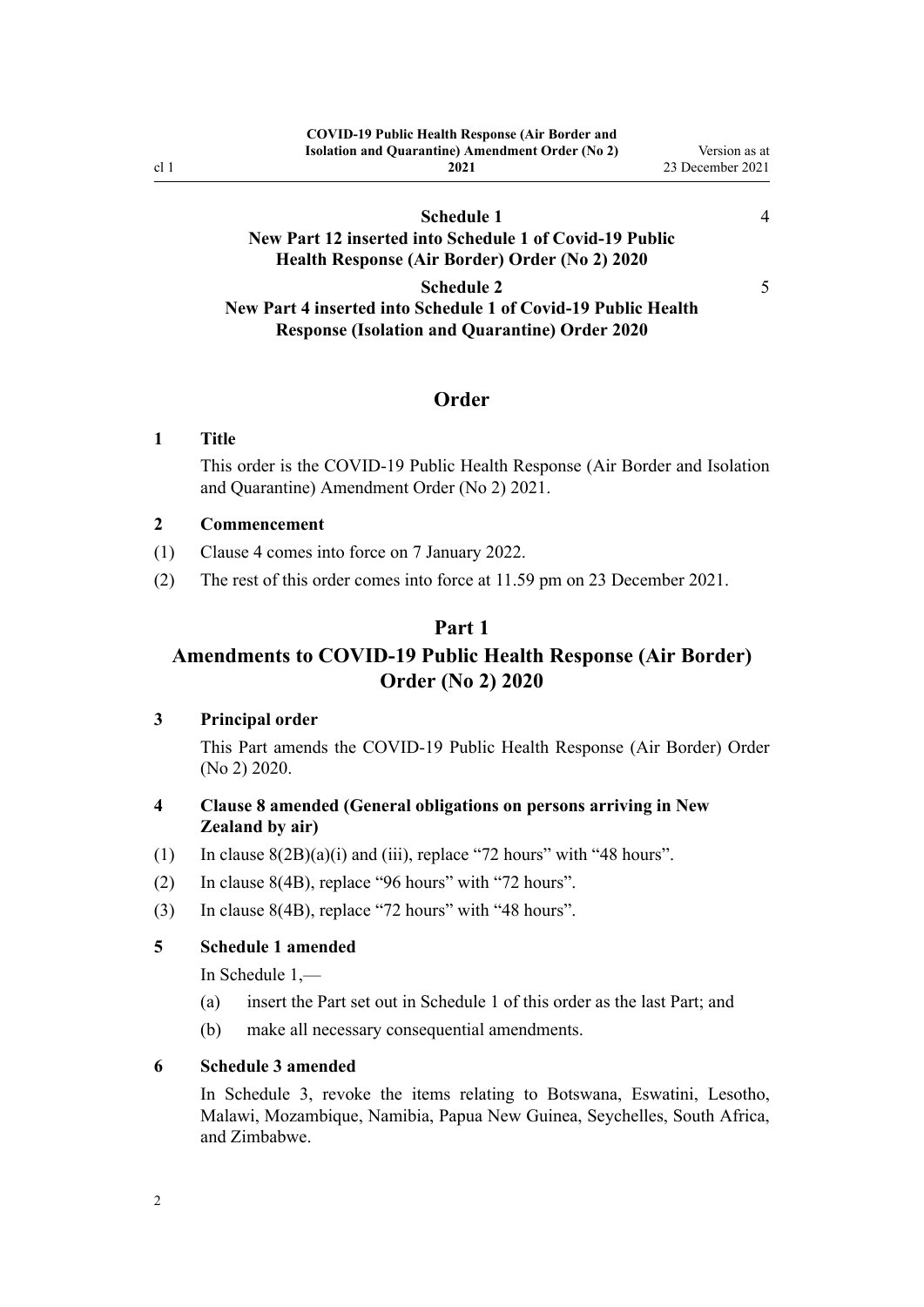## **Part 2**

# <span id="page-2-0"></span>**Amendments to COVID-19 Public Health Response (Isolation and Quarantine) Order 2020**

#### **7 Principal order**

This Part amends the COVID-19 Public Health Response (Isolation and Quar[antine\) Order 2020.](http://legislation.govt.nz/pdflink.aspx?id=LMS401666)

### **8 Clause 4 amended (Interpretation)**

In [clause 4\(1\)](http://legislation.govt.nz/pdflink.aspx?id=LMS401701), revoke the definition of **very high risk country**.

### **9 Clause 10 amended (Period of isolation or quarantine)**

- (1) In clause  $10(1)(a)$ , replace "7th day" with "10th day".
- (2) Revoke clause  $10(1)(aa)$ .
- (3) In [clause 10\(1\)\(b\),](http://legislation.govt.nz/pdflink.aspx?id=LMS401711) delete "than the applicable period under paragraph (a) or  $(aa)$ ".

### **10 Clause 15GM amended (Application of this subpart)**

Replace [clause 15GM\(1\) and \(2\)](http://legislation.govt.nz/pdflink.aspx?id=LMS596637) with:

This subpart applies to a person on and after they leave an MIQF if they are granted a special authorisation under clause 14 on condition that they report for, and undergo, medical examination and testing for COVID-19 on day 9.

## **11 Schedule 1 amended**

In [Schedule 1](http://legislation.govt.nz/pdflink.aspx?id=LMS401747),—

- (a) insert the Part set out in [Schedule 2](#page-4-0) of this order as the last Part; and
- (b) make all necessary consequential amendments.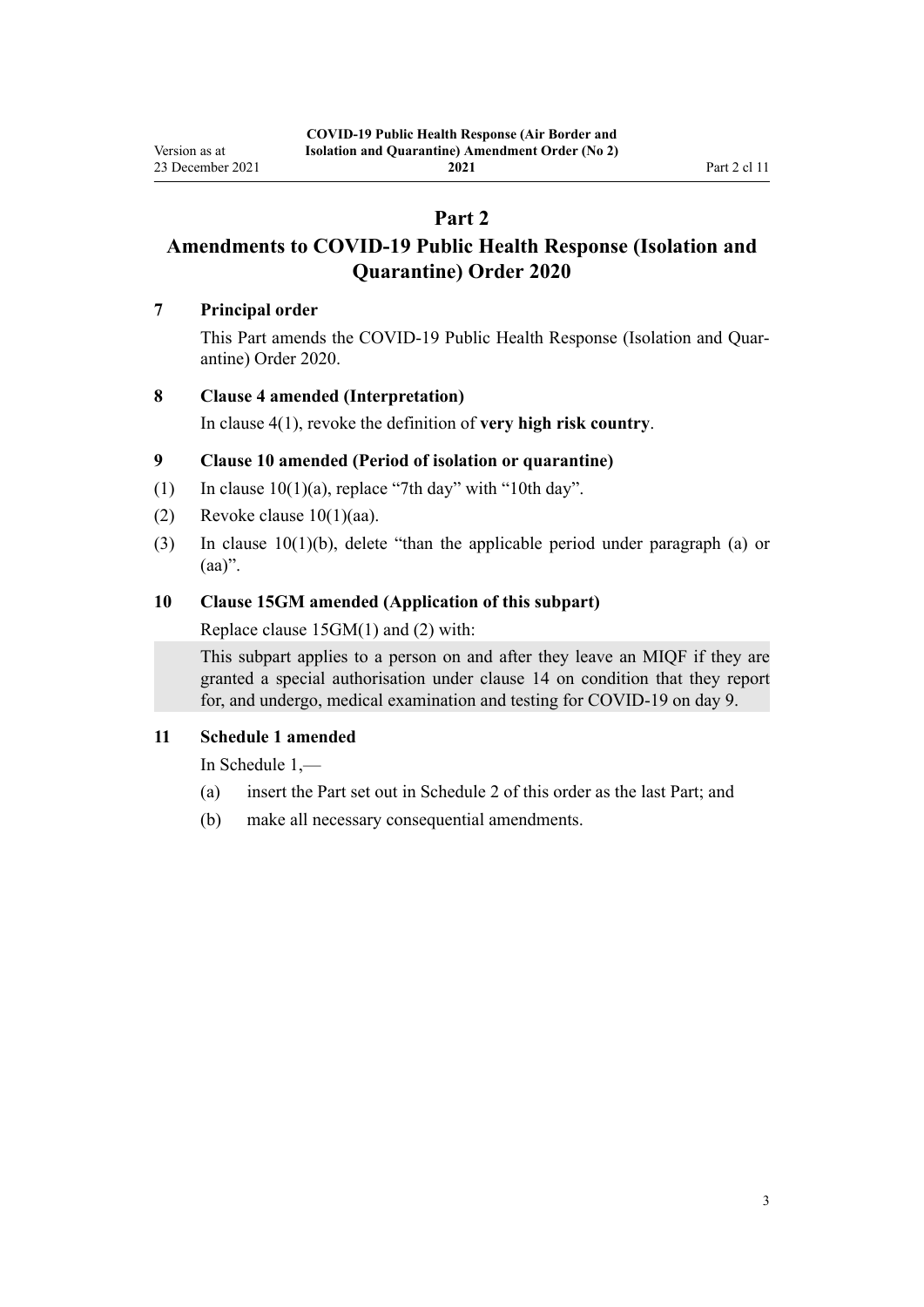<span id="page-3-0"></span>Schedule 1

**2021**

## **Schedule 1**

## **New Part 12 inserted into Schedule 1 of Covid-19 Public Health Response (Air Border) Order (No 2) 2020**

[cl 5](#page-1-0)

## **Part 12**

## **Provision relating to COVID-19 Public Health Response (Air Border and Isolation and Quarantine) Amendment Order (No 2) 2021**

#### **11 Flights departing before commencement of Amendment Order**

- (1) Clause 8, as in force immediately before it is amended by the Amendment Order, continues to apply to persons arriving in New Zealand on an aircraft that departed before the commencement of clause 4 of the Amendment Order.
- (2) In this clause, **Amendment Order** means the COVID-19 Public Health Response (Air Border and Isolation and Quarantine) Amendment Order (No 2) 2021.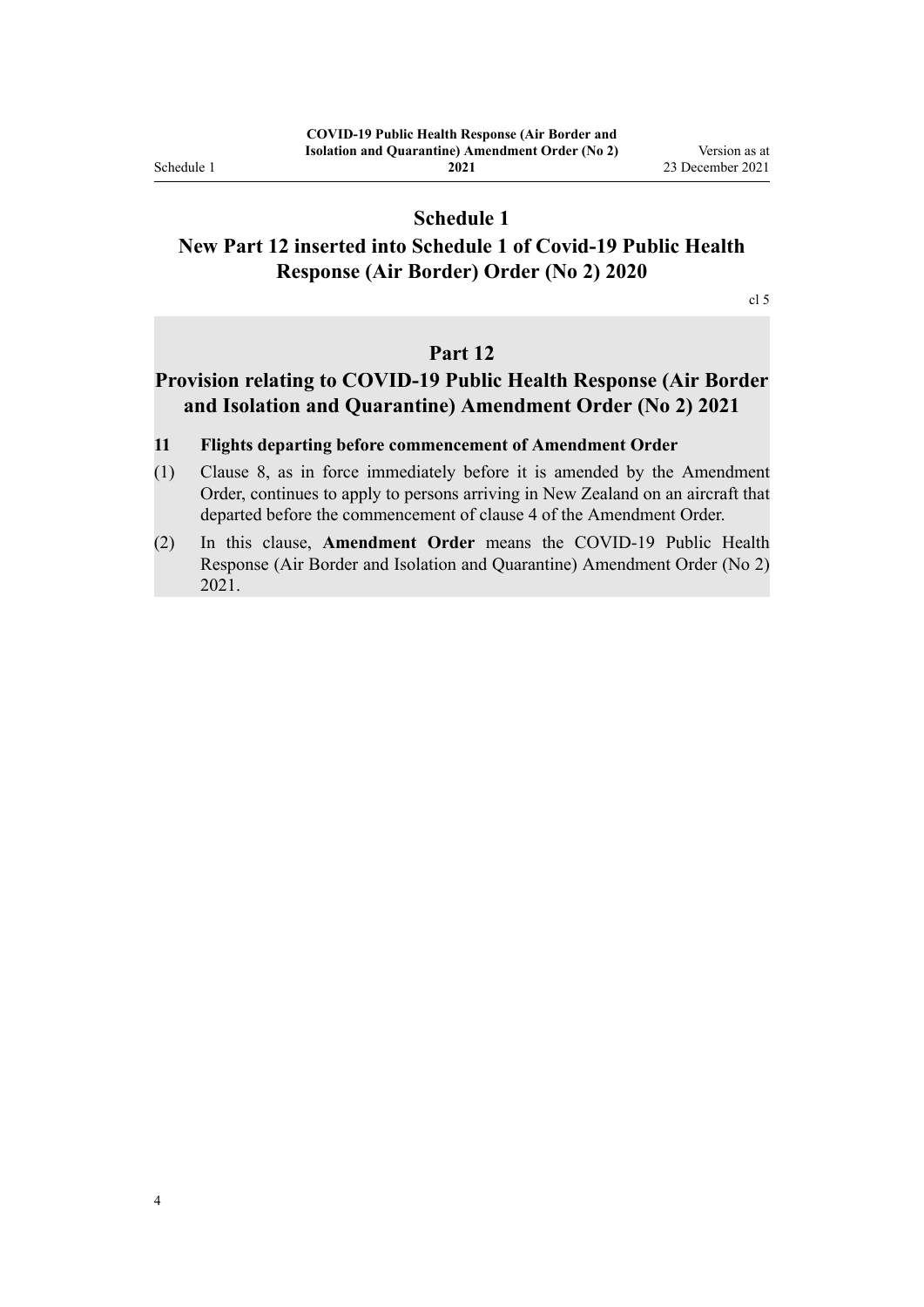## **Schedule 2**

## <span id="page-4-0"></span>**New Part 4 inserted into Schedule 1 of Covid-19 Public Health Response (Isolation and Quarantine) Order 2020**

[cl 11](#page-2-0)

### **Part 4**

## **Provisions relating to COVID-19 Public Health Response (Air Border and Isolation and Quarantine) Amendment Order (No 2) 2021**

- **11 Persons undergoing period of isolation or quarantine under clause 10(1)(a) on commencement of Amendment Order**
- (1) This clause applies to every person (**a person with an existing duty**)—
	- (a) who immediately before 11.59 pm on 23 December 2021 has an existing duty to be isolated or quarantined in accordance with Part 1 of this order; and
	- (b) to whom, immediately before 11.59 pm on 23 December 2021, clause  $10(1)(a)$  of this order applies.
- (2) The requirements in Parts 1 and 1C of this order that applied to persons with an existing duty immediately before 11.59 pm on 23 December 2021 continue to apply to them.
- (3) In this Part, **Amendment Order** means the COVID-19 Public Health Response (Air Border and Isolation and Quarantine) Amendment Order (No 2) 2021.
- **11A Persons undergoing period of isolation or quarantine under clause 10(1)(aa) on commencement of Amendment Order**
- (1) This clause applies to every person (**a person with an existing duty arriving from a very high risk country**)—
	- (a) who immediately before 11.59 pm on 23 December 2021 has an existing duty to be isolated or quarantined in accordance with Part 1 of this order; and
	- (b) to whom, immediately before 11.59 pm on 23 December 2021, clause  $10(1)(aa)$  of this order applies.
- (2) The amendments to Part 1 of this order made by the Amendment Order apply to persons with an existing duty arriving from very high risk countries.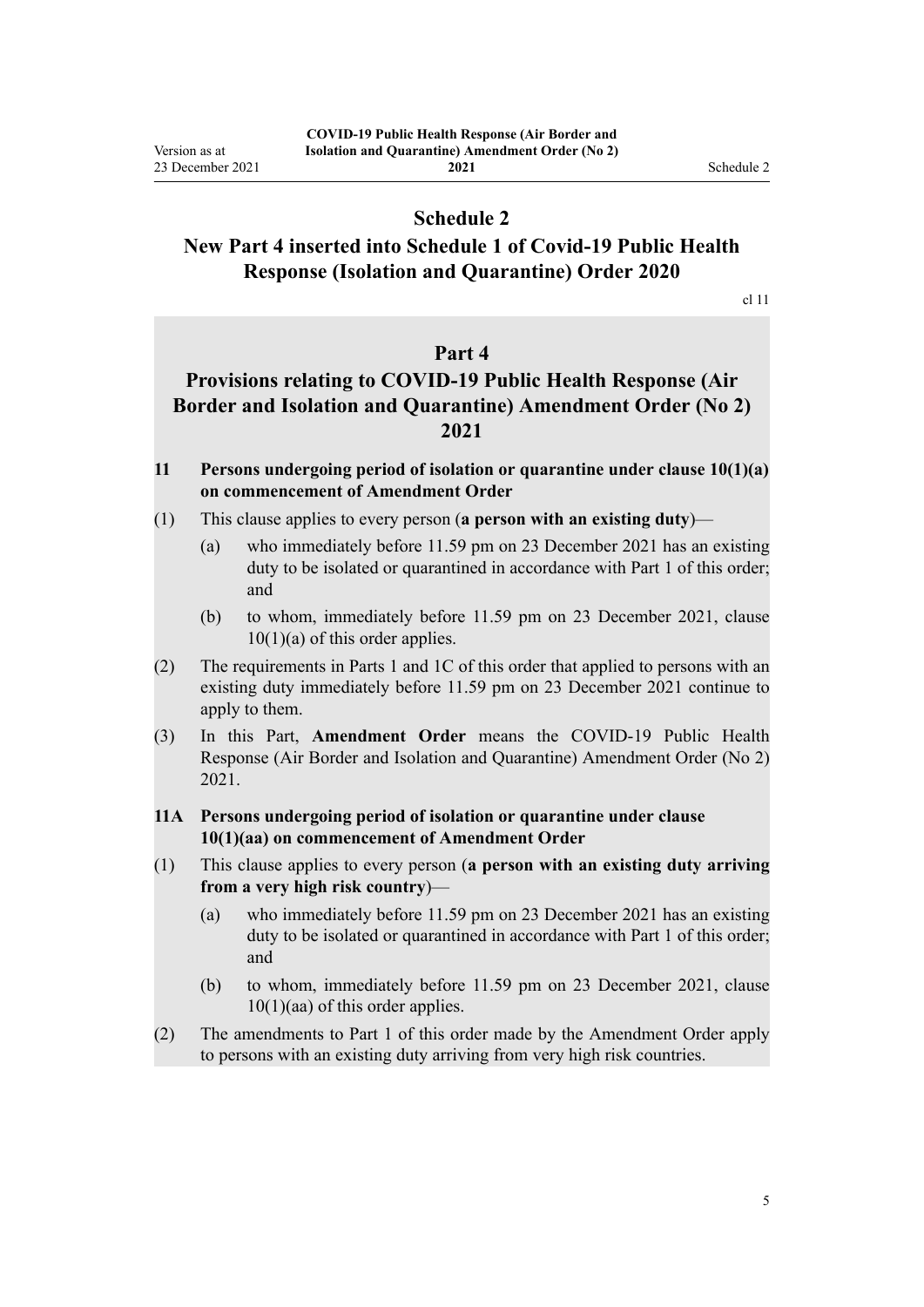#### **12 Persons in self-isolation under Part 1C on commencement of Amendment Order**

- (1) This clause applies to every person (**person in self-isolation**) who immediately before 11.59 pm on 23 December 2021 was undergoing a period of self-isolation under Part 1C of this order.
- (2) The requirements of Parts 1 and 1C of this order that applied to persons in selfisolation immediately before 11.59 pm on 23 December 2021 continue to apply.

Schedule 2: amended, at 11.58 pm on 23 December 2021, by [clause 4](http://legislation.govt.nz/pdflink.aspx?id=LMS624559) of the COVID-19 Public Health Response (Air Border and Isolation and Quarantine) Amendment Order (No 2) Amendment Order 2021 (SL 2021/431).

Dated at Wellington this 21st day of December 2021.

Hon Chris Hipkins, Minister for COVID-19 Response.

Issued under the authority of the [Legislation Act 2019](http://legislation.govt.nz/pdflink.aspx?id=DLM7298104). Date of notification in *Gazette*: 21 December 2021.

Schedule 2